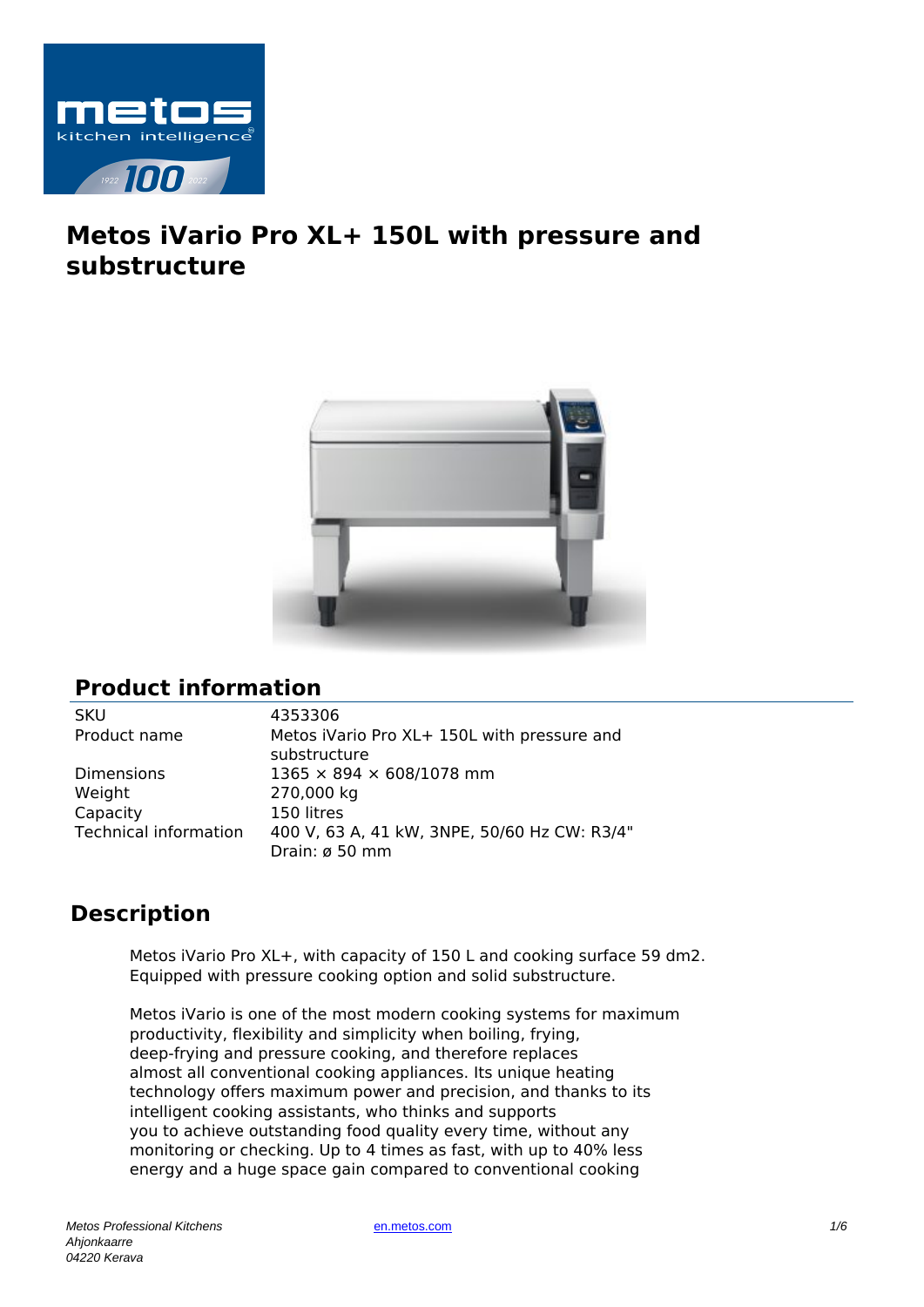

appliances. This means that an iVario will pay for itself within just a few months.

### iVarioBoost

iVarioBoost is the patented heating technology made from ceramic heating elements, which are connected with the fast-response, scratch-resistant high-performance pan base. Therefore, the iVario heats the pan evenly to 200 oC (392 °F) in less than 2.5 minutes and quickly reduces its temperature, if necessary.

At the same time, there is enough reserve capacity available to quickly absorb temperature fluctuations when searing large quantities or pouring in liquid. For you this means maximum

performance, but also no sticking or boiling over. The device delivers great results and boosts productivity by as much as fourfold, while reducing cooking losses by 17 % and energy consumption by 40 %.

#### iCookingSuite

The iCookingSuite is your intelligent cooking assistance for the iVario, providing ease of use and the greatest possible support for cooking. Intelligent sensors in the pan base recognise

the load size, the condition and size of the food, and continually adjust the cooking process. As soon as you need to take some action, the iCookingSuite will let you know. For you this means full reliability and a high standard of quality. At the same time, you save on monitoring, time, raw materials and energy.

## iZoneControl

With iZoneControl, you can divide the pan base into individual heating zones and operate them with different temperatures or cooking paths. Areas that are not in use are not heated.

This makes one big iVario into four little iVarios. You specify the desired result and start the cooking sequence for the desired zones. As the iZoneControl makes suggestions as to which

zone is best for your foods, you can work even more efficiently, and save time and energy. For you, this means high flexibility, time savings and always having everything under control.

#### Programming mode

With the program management, manual programs can be intuitively created and intelligent cooking paths can be saved and clearly managed with their customised settings.

> Boiling: 30 °C - boiling temperature

- > Roasting: 30 °C 250 °C
- > Deep-frying: 30 °C 180 °C

Unit description and functional features;

## Intelligent functions:

> Intelligent energy and temperature management with high power reserves and accurate heat distribution over the entire pan surface area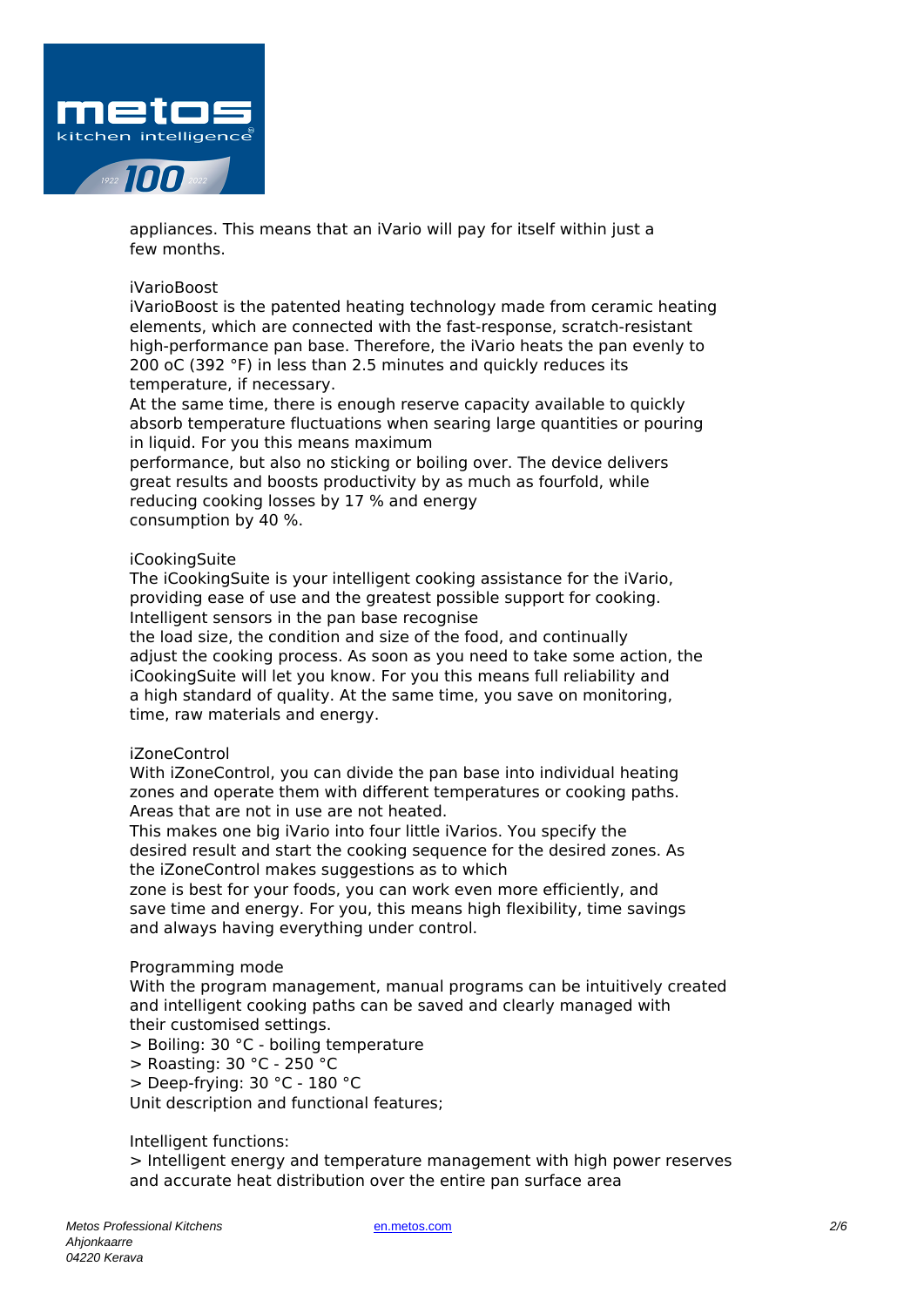

> Intelligent cooking path control for automatic adaptation of the cooking process to the defined desired result e.g. browning and degree of cooking to achieve this safely and efficiently, regardless of the operator, the amount of food to be cooked and the loaded volume > Intelligent, automatic lifting of boiling and deep-frying baskets for perfect cooking results, optimal ergonomics and resource efficiency > Accurate monitoring and calculation to reproduce optimal cooking results

> Interrupt intelligent cooking paths or switch intelligent cooking in à la carte mode for maximum flexibility

> Individual, intuitive programming by drag-and-drop of up to 1,200 cooking programs with up to 12 steps

> Simple transfer of programs to other cooking systems via USB flash drive.

> Self-learning operation that adapts to usage behaviour, such as the intelligent sorting of frequently used recipes

> Automatic resumption and optimal completion of a cooking sequence after power failures

## Cooking functions

> Core temperature probe with 6 measuring points, magnetic core probe holder and an ergonomic handle as well as automatic error correction in the event of incorrect readings

> Automatic water fillling with accuracy to one liter (units can be set in liters or gallons)

> Direct emptying of cooking or cleaning water through the integrated pan drain (without tipping over, without floor drain)

> Pan can be moved with electric cylinders, controlled via the display

> Fast-response, scratch-resistant high performance pan base

> Integrated hand shower with automatic retraction system and switchable spray and single jet function

> Integrated country-specific socket (for voltages with neutral conductor)

> Delta-T cooking for particularly gentle preparation with minimal cooking losses

> Digital temperature display, can be set in °C or °F, display of target and actual values

> Adjustable display language

> Digital timer 0-24 hours with permanent settings, optional setting in hr/min or min/sec.

> 24 hour real time clock

## Pressure cooking

> The pressure cooking option enables faster and yet still gentle cooking of a wide range of different dishes. A uniform and optimal pressure level is guaranteed which preserves the cell structure of the food. This is a reliable and low maintenance system. Maximum overpressure: 300 mbar.

Networking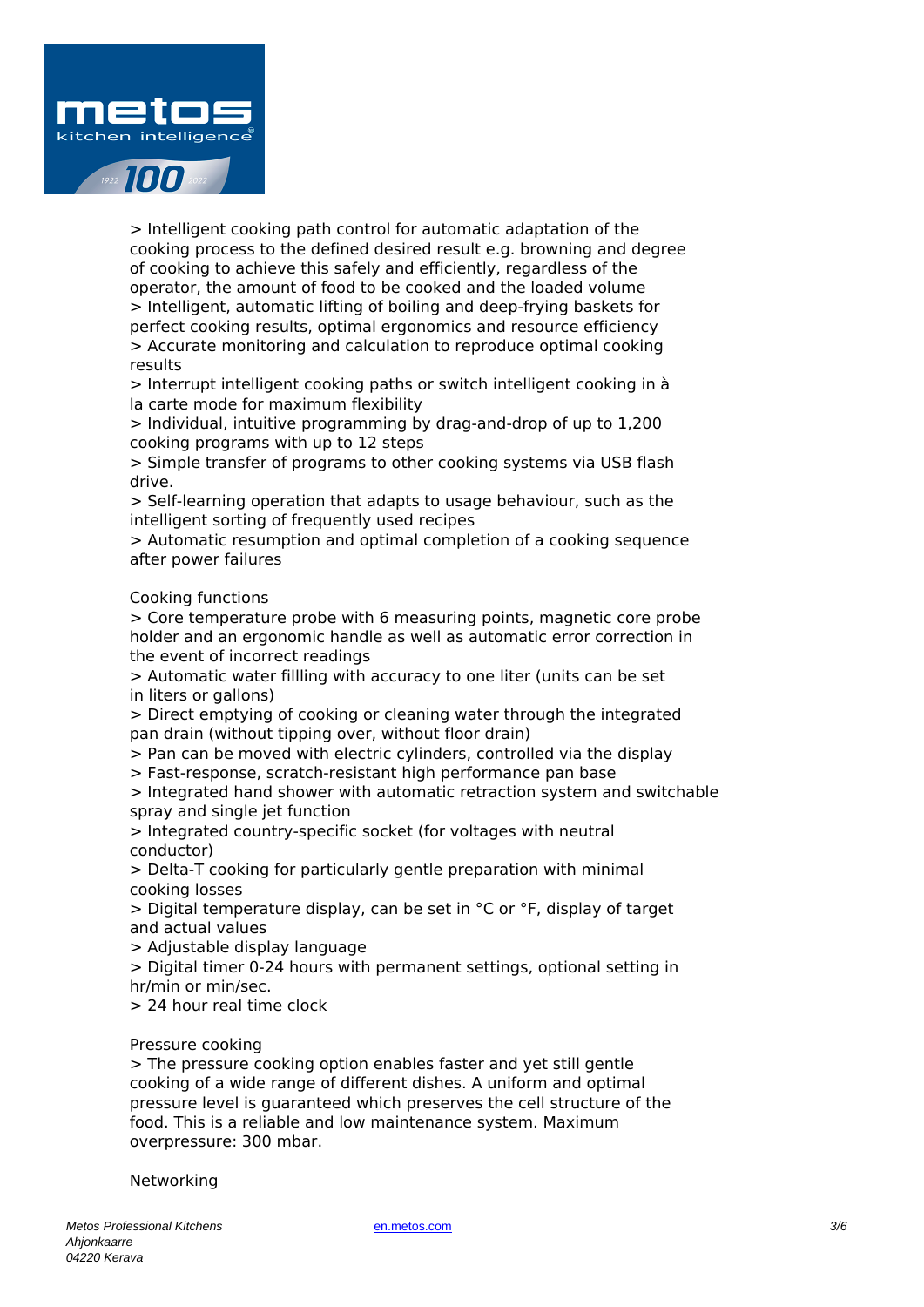

> Integrated WiFi interface for wireless connection to the cloud-based networking solution ConnectedCooking (depending on country-specific regulations)

> Integrated Ethernet interface (optional) for wired connection to the cloud-based networking solution ConnectedCooking

> Integrated Ethernet interface for wired connection to the cloud-based networking solution ConnectedCooking

> Integrated USB interface for local data exchange

> Central unit management, recipe, shopping cart and program management, HACCP data management, maintenance management via ConnectedCooking

Occupational and operational safety

> Direct emptying of cooking or cleaning water through the integrated pan drain (without tipping over, without floor drain)

> Operating and warning display, e.g. hot oil when deep-frying

> Electronic safety temperature limiter

> Touch temperature of the pan covering maximum 73 °C (163 °F)

> HACCP data storage and output via USB or optional storage and

management in the cloud-based networking solution

ConnectedCooking

> Cooking system approved for unsupervised operation (e.g. overnight cooking)

> Integrated screen lock function to prevent accidental operation

> Additional safety when the pan is raised by motor

Installation, maintenance and environment

> Cold water connection (incl. water supply hose 1.5 m (59 in))

> Can be operated without water softening system

- > Setup without a floor drain possible
- > Splash-proof and hose-proof to IPX 5

> Adjustable to the installation location (height above sea level)

> Can be installed flush with the floor and wall

> Service diagnosis system with an automatic indicator of service messages and a self-test function for active assessment of unit functions.

> Professional installation by certified technicians recommended by Metos

> Regular maintenance is recommended. Maintenance according to the manufacturer's recommendations is available from METOS service partners > Energy efficiency tested in accordance with DIN 18873 and consumption values published in the HKICert database (http:// grosskuechen.cert.hki-online.de)

## Operation

> 10.1" TFT colour display and high-resolution, capacitive touchscreen with self-explanatory symbols for simple, intuitive operation using simple touch gestures

> Central dial with push function for intuitive selection and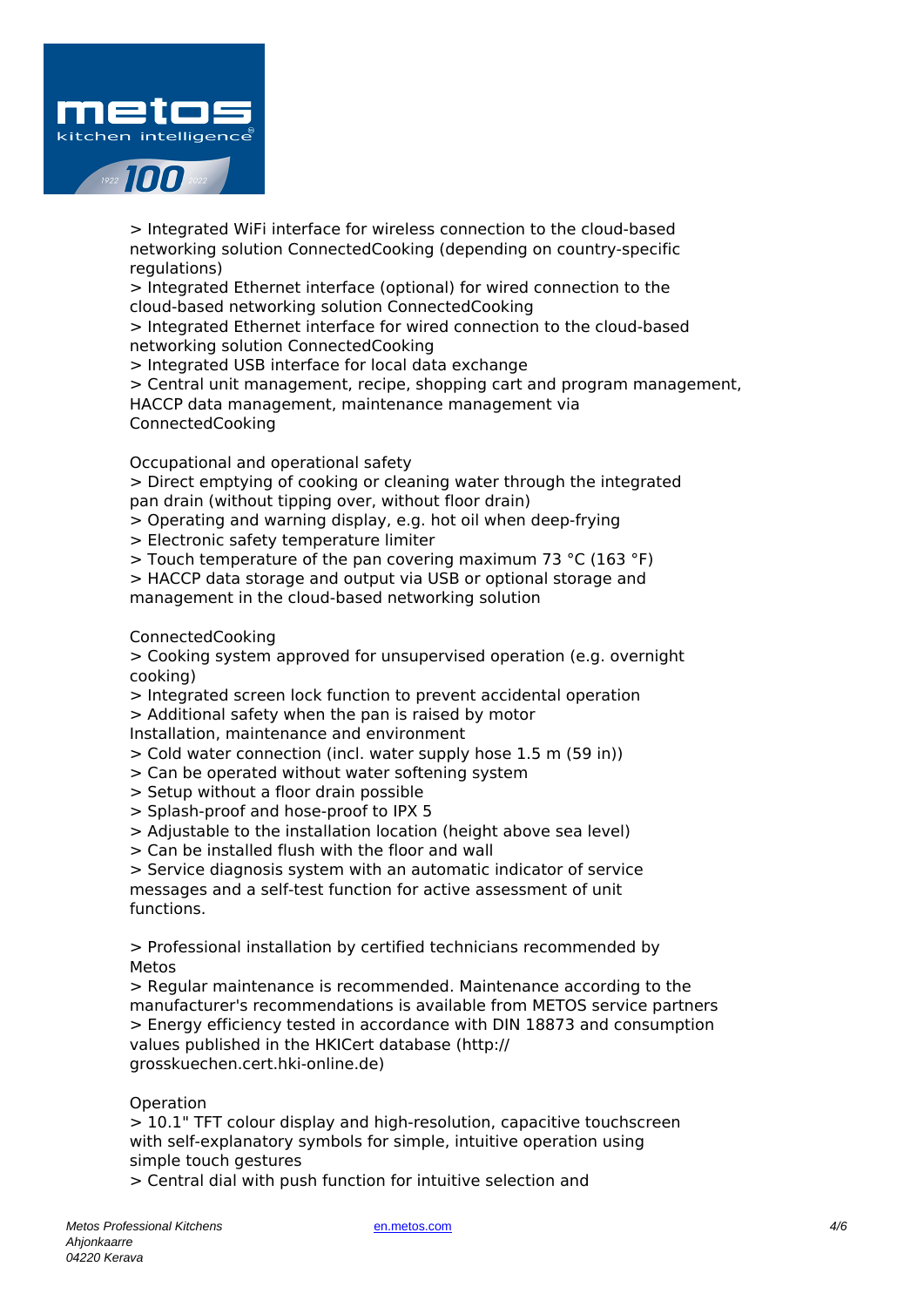

confirmation of entries

> Acoustic prompt and visual display when user intervention is required > Application and operating instructions can be accessed on the unit display according to the action

> The height-adjustable substructure (optional) is easily operated using the unit display

> More than 44 languages are configurable for the user interface and help function

> Specially adapted cooking parameters for international or country-specific dishes can be selected and started, regardless of the language set for the unit

> Comprehensive search function with the search assistant in all help content

> Display of help content with a link to the content as well as starting application examples directly from the help function

> Easy selection of cooking paths using cooking methods

> Simple multi-level programming, manual cooking parameters with the building block approach with drag & drop function

> Cockpit function to display information about the process of a cooking path

> Customisation and control function of user profiles and access rights to prevent operator errors

Cleaning and care

> Material inside and outside stainless steel

> Hygienic, floor-level installation for easy, safe cleaning when installing on a base (optional)

> Airtight hygiene pan with rounded corners (NSF approved)

> Easy and safe cleaning of the glass and stainless steel surfaces, as well as splash-proof and hose-proof to IPX 5

## **Options**

- > Pressure cooking
- > Substructure with plastic feet
- > Substructure with stainless steel feet
- > Substructure with castors
- > Substructure with height-adjustable feet
- > Panelling for substructure
- > Storage compartment for substructure
- > Capability to connect to an energy optimisation system
- > Blocked deep-frying mode
- > Special voltages on request
- > Dry contact
- > Connection preparation "SOLAS" (Safety of Live on Sea)
- > Without hand shower
- > Without WiFi module
- > Lockable control panel
- > Ethernet port
- > Socket protected with circuit breaker (for voltages with neutral conductor)